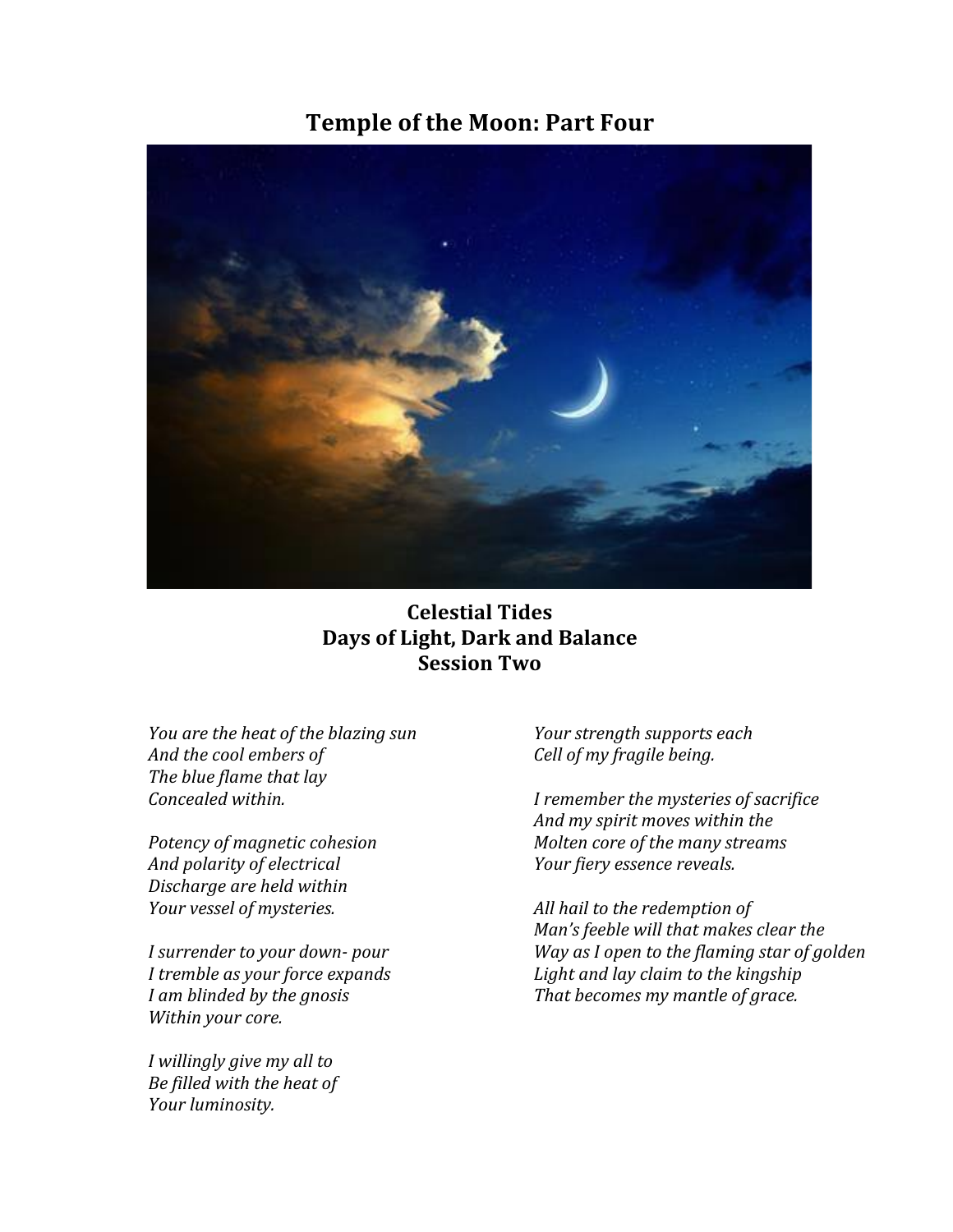# *Days of Light and Dark The Solstices*

*Experiential* **Creation's Light** 

## **The Solstices**

*"Twice in the year the sun apparently changes its course. In midwinter, having reached the lowest point in its path, it turns about and begins to mount the skies; in midsummer, conversely, having attained the highest point it reaches, the sun seems to turn about once more, and descend the steeps of the firmament."*

## **Etymology.... solstice (n.)**

*mid-13c., from Old French solstice (13c.), from Latin solstitium "point at which the sun seems to stand still,"* especially the summer solstice, from sol "the sun" (from PIE root \*sawel- "the sun") + *past participle stem of sistere "stand still, take a stand; to set, place, cause to stand. In early use, Englished as sunstead (late Old English sunstede).* 

## **Solar Principles**

### **Concepts of the Sun**

- Physical  $=$  Warmth
- Spiritual = Inner Spark/Inner Fire
- Center of the Solar System
- Holographic light contained within us that is the same as what began the generation of life and creation at the beginning of time

WE carry this same light within and through our work of spiritual awakening we bring into the manifest realm of our physical being the resonance required to interact with the spiritual cosmic sun.

"Vedic Literature portrays an ancient solar religion of Yoga and enlightenment, such as was once *common throughout the entire world.* ....The Sun is the symbol of the Higher Self-the Atman- or Purusha. *This Vedic religion of light is a religion of consciousness, which is the supreme form of light."* (David Frowley, Founder of the American Institute of Vedic Studies)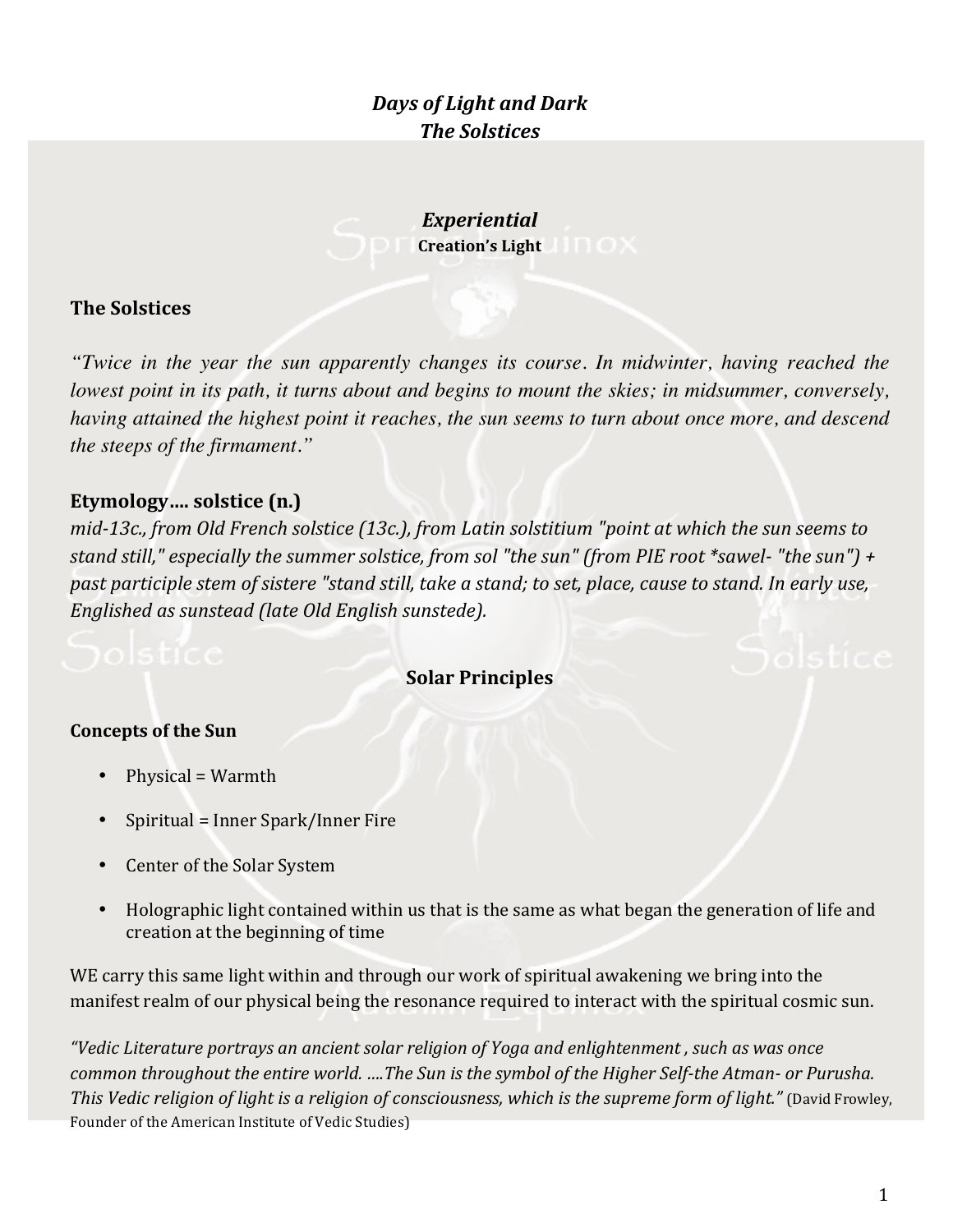### **Physical and Spiritual Sun** *provide.....*

Opportunities to connect with the Cosmos

- The Principal of Creation
- Heavens and Earth
- Inner and Outer
- Personal and Divine
- **Material and Spiritual**

### **The Cosmic Connection As Above, So Below**

Physical Fire and The Inner Flame Destroys and Creates What is destroyed at the Winter Solstice is reborn at the Summer Solstice

**Ancient Symbols CREATI**(0)**NG New Concepts** (Handout)

## **The Winter Solstice**

**Key Concept is...** 

## **Birth and Transformation**

Egypt - Horus Persia - Mithras Jesus – Christmas Druids – Athan of Alban

Born of Spirit as a child who grows in strength and power towards the Summer Solstice, or... Transformation of the individual from Inner Darkness to the Fullness of Light

## **The Alchemical Union and Polarity**

*… it is from water and fire that the Soul and the Spirit came into being. It is from water and fire and Light that the son of the bridal chamber (came into being).* (The Gospel of Philip from the Nag Hammadi Library)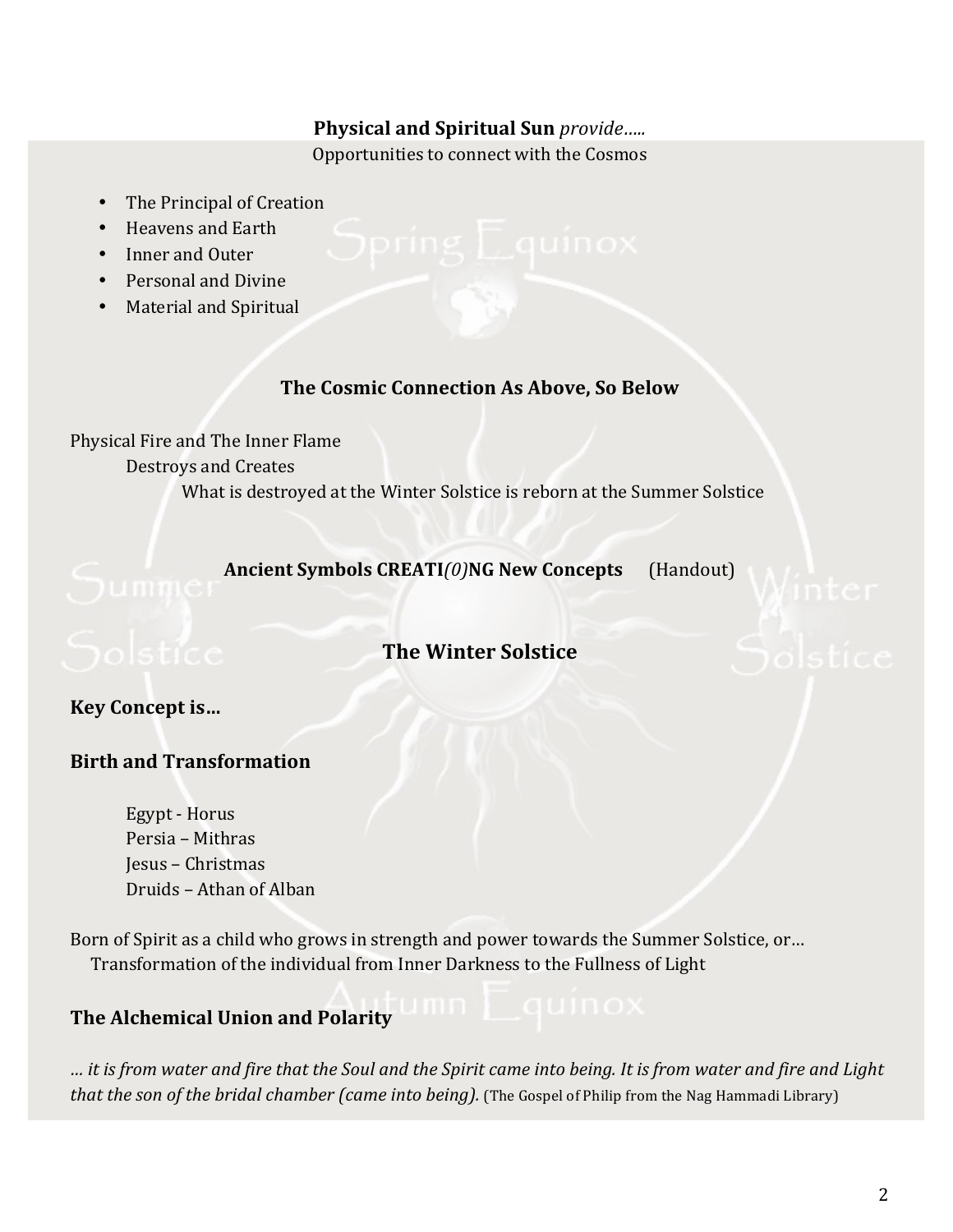- Physical Birth is an act of Spiritual Birth
- The Consciousness is Born into the vessel of form and it grows and develops in its own accord, independent of the physical
- The Goal is one of re-union Matter and Spirit emerging from the darkness of creation and reborn into the spiritual and physical Light of the Sun

## **The Universal Principle**

*… as creation follows universal principles, the birth of the sun as the light of the first day (of creation from the darkness of the void)* also represents the birth of light of our own spiritual sun within us. It is born into *the time of most darkness- the physical sun gives life to the external world; the spiritual sun gives* **spiritual life to the individual.**" (Belsebuub: The Path of the Spiritual Sun)

# Time to reflect on how we came into being and to renew the fires of creation that are **our birthright as Children of the Sun!**

# **The Summer Solstice**

## **Children of the Sun, Children of the Light**

The Sumerians- Egyptians – Gnostics – Incans – Mayans believed... We are created from the stars- physically and spiritually We are one with the Sun

"... our consciousness descends from the Source into the darkness of matter ; it divides and leaves behind parts of itself in higher dimensions; just as the sun's light and power diminishes after the Summer Solstice as its descends towards the darkness of autumn." (Belsebuub: The Path of the Spiritual Sun)

## **Return to the Source**

The process of attaining enlightenment, now at its peak and the reverse of creation enacted The Light of the fully Self-Realized individual

Egypt: The setting of the sun at the Summer Solstice crowns the head of the sphinx as it descends between the two largest pyramids.